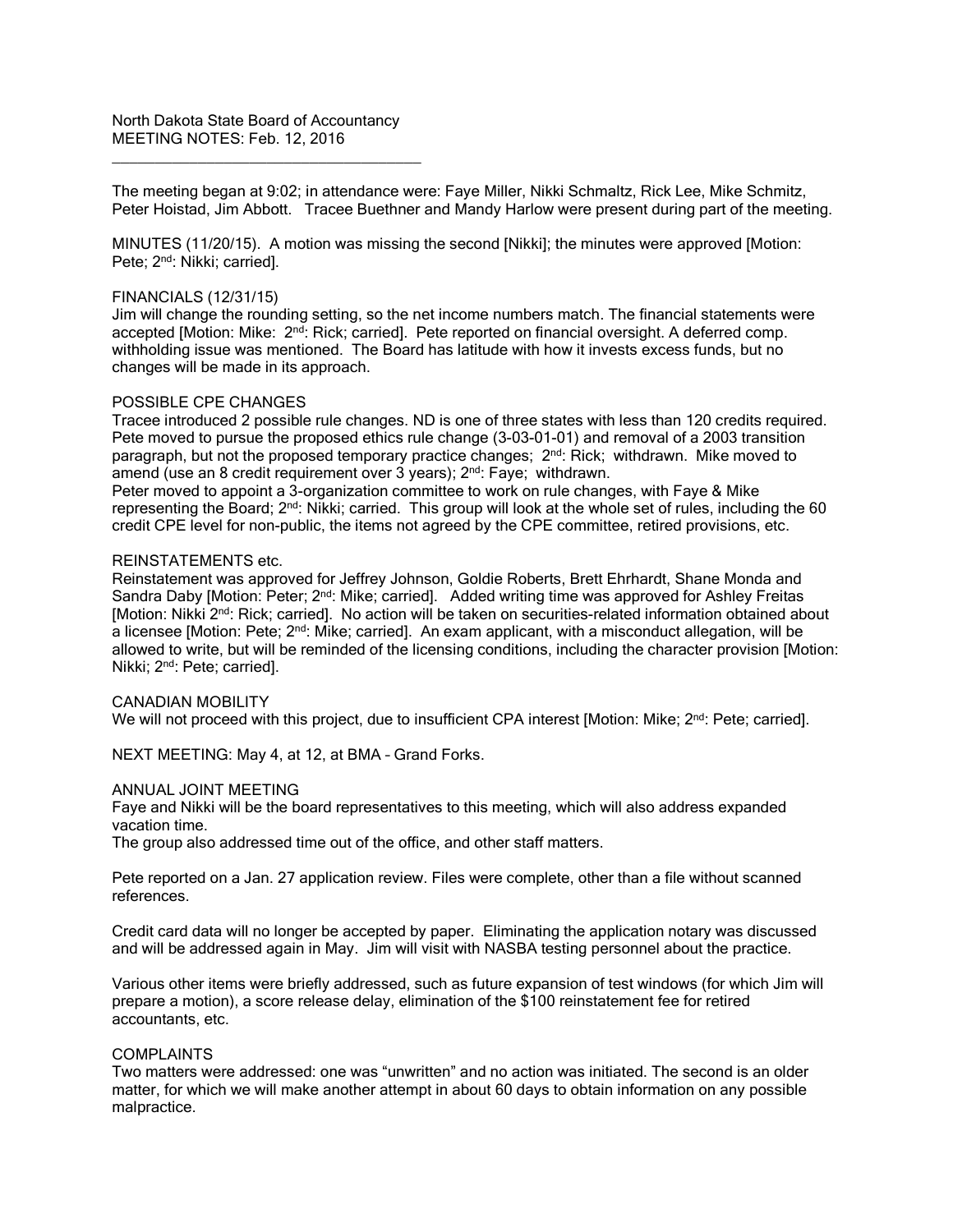ADJOURNED at 11:33 am

Date

 $\frac{1}{2}$ 

**Secretary**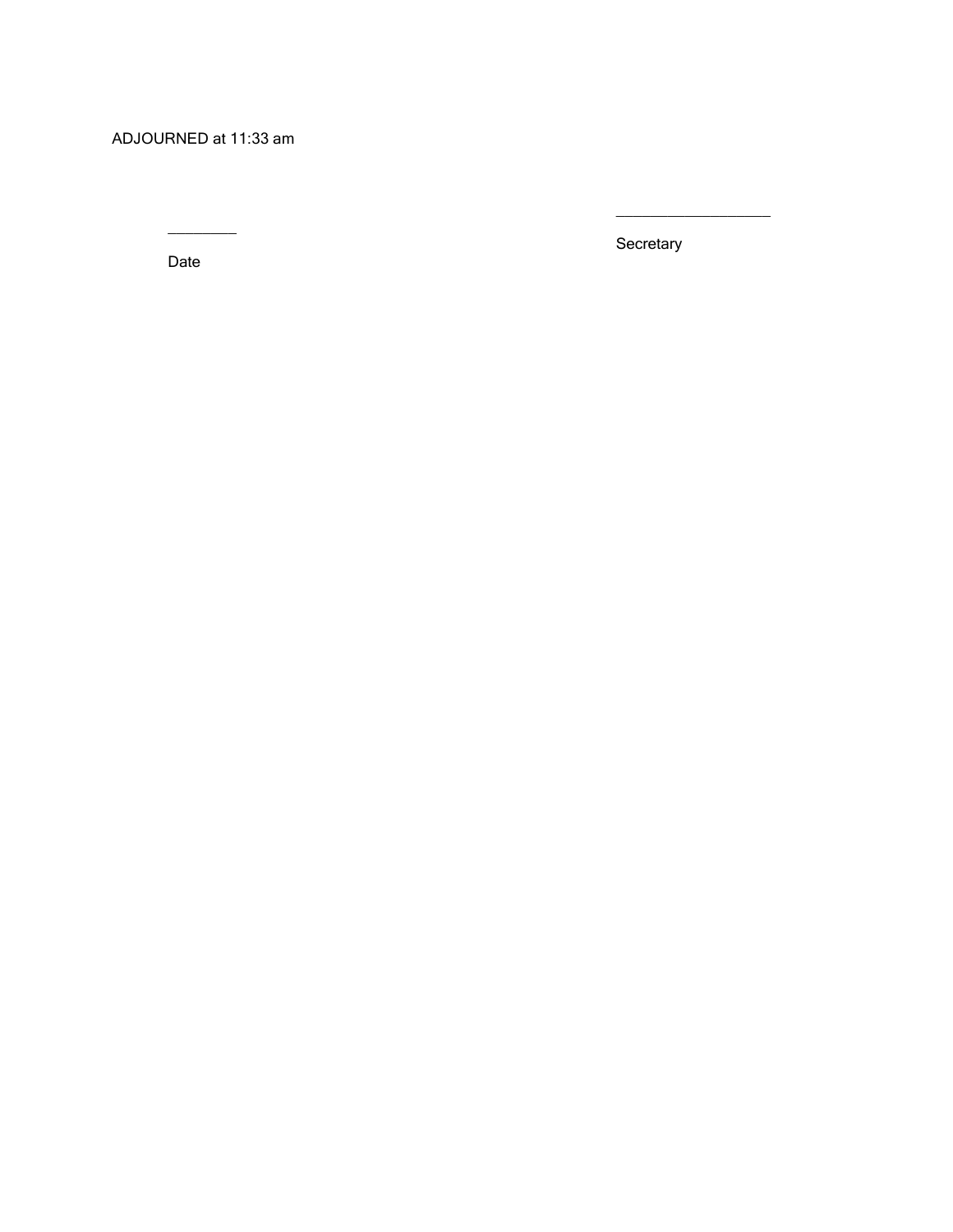North Dakota State Board of Accountancy MEETING NOTES: May 4, 2016

\_\_\_\_\_\_\_\_\_\_\_\_\_\_\_\_\_\_\_\_\_\_\_\_\_\_\_\_\_\_\_\_\_\_\_\_

The meeting began at approx. 12; in attendance were: Faye Miller, Rick Lee, Mike Schmitz, Pete Hoistad, Nikki Schmaltz, Mandy Harlow, Jim Abbott

MINUTES (2-12-16): Accepted [Motion: Pete; 2<sup>nd</sup>: Mike; carried]

### FINANCIAL MATTERS

Jim shared highlights of the March 31 financial statements. He will send the current quarter check register (the agenda packet had the wrong year). Jim will correct the -\$1 item on the balance sheet. Financial statements were accepted [Motion: Nikki; 2<sup>nd</sup>: Rick; carried]. Pete commented on his financial oversight activities.

Jim will check on how often we will receive the unused testing fees from NASBA. There was comment about the need to add a lengthy pension obligation disclosure.

BUDGET: approved as proposed [Motion: Pete; 2<sup>nd</sup>: Mike; carried].

### RULES REVIEW

It was suggested we remove "other states" cited in 3-02-01-02. Looking at possible law changes was mentioned.

# WEBSITE CHANGES

It was proposed that the board website be moved to a new platform. The preference was to stay within the State environment, but find a way to make the site more easily manageable. Comments included needing to redirect traffic to a new site, and using students or a member to build a site.

#### APPLICATIONS

Reinstatement for Tom Ribb was approved [Motion: Pete; 2<sup>nd</sup>: Rick; carried].

A grade transfer request was denied for Ahmed Ahmed, and he will be asked to stop using the CPA initials [Motion: Nikki; 2<sup>nd</sup>: Pete; carried]. He is using CPA in email correspondence; the reasons cited for his appeal were not considered valid.

The group's sentiment was that those writing less than all parts of the Exam will not be granted an exception to the provision of having to meet our writing requirements; a candidate may always appeal.

We will accept all scores earned during a valid testing timeframe as designated by NASBA etc. (ie. when they are extended for some reason) [Motion: Pete; 2nd by Mike; carried].

#### OTHER MATTERS

Jim covered highlights of his notes from the ED Conference.

Nikki and Faye are authorized to act for the Board re. salaries, in the joint process [Motion: Rick; 2<sup>nd</sup>: Pete; carried].

NEXT MEETING: July 25 at 12 noon, at Brady Martz, Grand Forks

A plaque was presented to Rick Lee, whose 10 year board term is ending.

E.D. goals were passed out.

Jim suggested not eliminating the notary signing of applications; the requirement doesn't seem much of a burden.

## EDUCATION ISSUES

We will specify the 8 accepted credentialing bodies, and use rubric only, for accepting classes in the concentration.

#### COMPLAINTS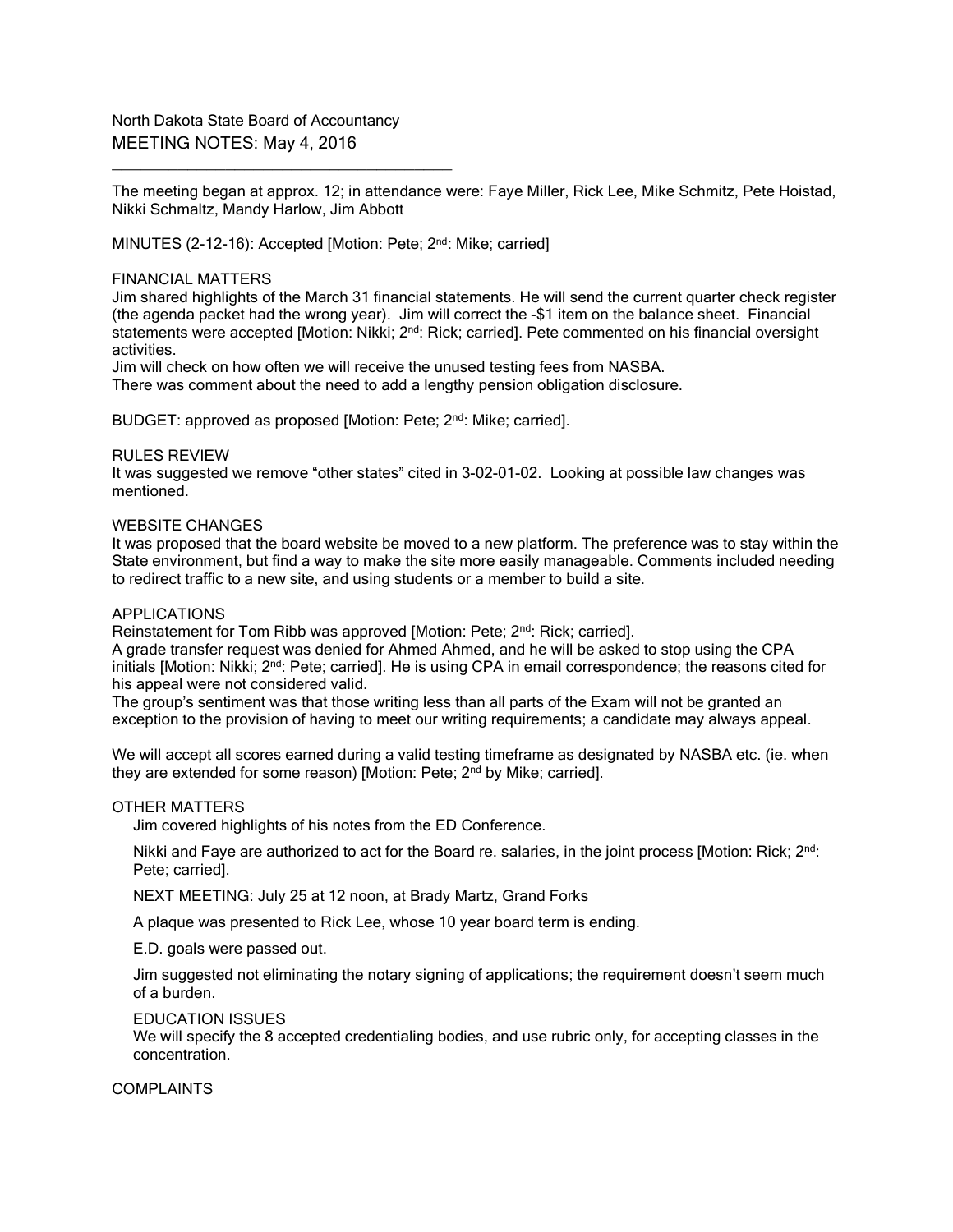2016-1 closed. The CPA did what he should have. We will notify the accountant in all cases of a formal complaint.

2014-4 closed. Various allegations were made, but no fraud appears to be involved, and there is insufficient evidence provided for Board action.

Jim briefed the group about several unwritten "complaint" matters that had come to the office's attention.

Staff left the meeting at approx. 3:15. The Board visited about staffing matters, adjourning at approx. 3:30.

Date

 $\overline{\phantom{a}}$ 

**Secretary**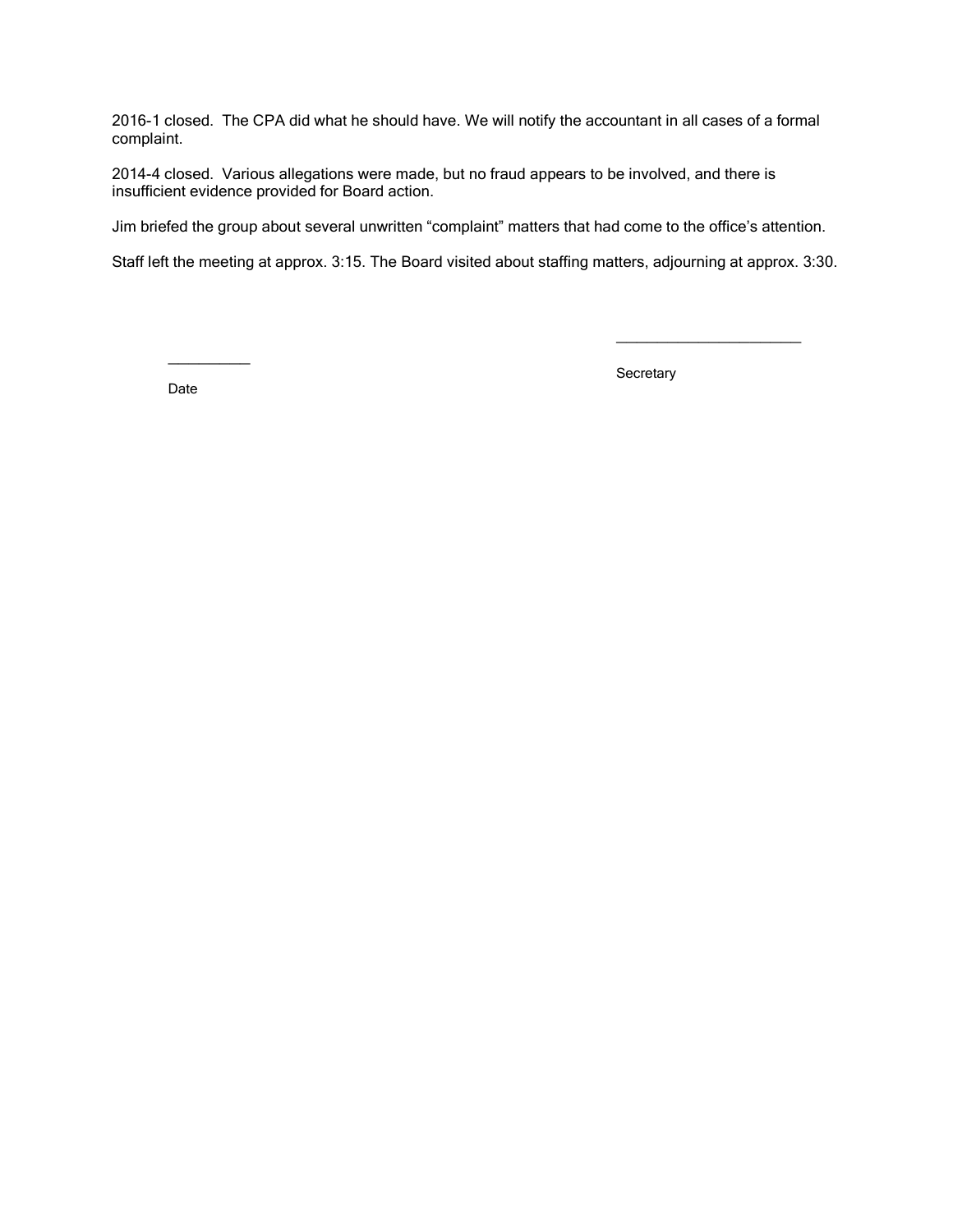North Dakota State Board of Accountancy MEETING NOTES: July 25, 2016

The meeting began at 12:05. Participants: Faye Miller, Nikki Schmaltz, Peter Hoistad, Mike Schmitz, Patrick Kautzman, Jim Abbott, Mandy Harlow

OFFICER SELECTION. Mike was selected as president [Motion: Pete; 2<sup>nd</sup>: Nikki; carried]. Pete was selected to continue as Secretary [Motion: Nikki; 2<sup>nd</sup>: Patrick; carried].

FINANCIAL. Nikki moved to change account signers to Mike and Pete; 2<sup>nd</sup>: Peter; carried. Jim will remove the \$3 April retirement balance. A travel expense accrual will be booked. Reserves are now at 60% of expenses (the target level). Jim will check on the variance in current & prior year fixed asset values. Check 15476 was not in the transaction register. We will start cutting off the signature area of voided checks. The financials were accepted [Motion: Pete; 2nd: Nikki; carried]. Pete provided a review of his oversight. Overmoe Nelson will conduct the audit [Motion: Pete;  $2<sup>nd</sup>$ : Faye; carried].

APPLICATIONS. Reinstatement was approved for Gregory Saylor [Motion: Nikki; 2<sup>nd</sup>: Patrick; carried]. It was noticed that a licensee had been holding out; she has agreed to stop the related activity.

CPE REVIEW. CPE forms is each reviewed as they come in. Mandy does an audit of 10, plus 10 "other state" exemptions. Board members will receive 10 each, for their review, approximately October.

MINUTES (MAY 4). Approved [motion: Faye: 2<sup>nd</sup>: Nikki; carried].

RULES REVIEW. Jim reviewed the various rule changes agreed to, and those not yet settled. The group discussed the proposed change in the late fee due date. It was agreed that licenses would be made valid July 1 through July 31 (13 months), with the late fee due August 1; CPE period will still end June 30. Jim will revise the rules where needed.

Those short on CPE this year and last year, will be notified of no extension next year [Motion: Nikki; 2<sup>nd</sup>: Pete; carried].

EDUCATION. Unaccredited college credits are acceptable, if accepted for transfer credit by an accredited school.

RECIPROCITY. Jim had provided a draft response, which will be submitted [Motion: Nikki; 2<sup>nd</sup>: Pete; carried].

WEBSITE. We will continue as is, hiring assistance with the annual renewal form. There was some sentiment that we should not invest much in the design aspects of the site.

VACATION LEAVE. The Board was agreeable with providing a 5<sup>th</sup> week of vacation at 20 years of service. Excess at Dec. 31 will be lost, but subsequent accruals of vacation do not stop.

DISCIPLINE REPORTING. The group was agreeable with providing discipline information to the NASBA system, but limited to 7 years of history, and only true discipline action, not relinquishment for lack of payment, etc.

INSURANCE COVERAGE. There was some preference for obtaining a quote from a different vendor. We will check on the coverage provided in the Risk Fund, and whether we are required to participate. If we purchase D&O coverage, it should pay after other coverage is used up.

NEXT MEETING: Nov. 11, Fargo, at 11:30 am. Eide Bailly.

OTHER. A report had been received, regarding multiple Exam attempts.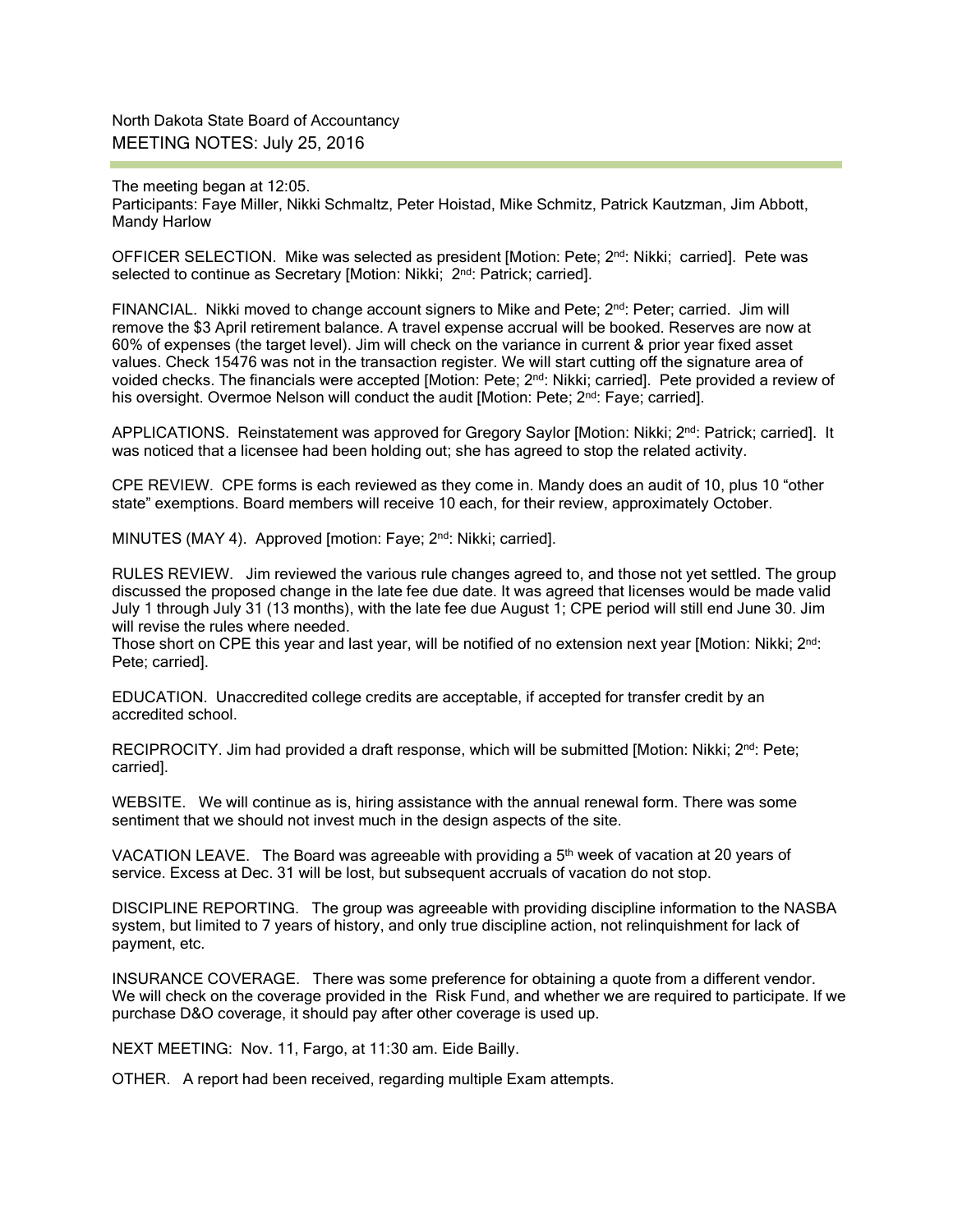COMPLAINTS. 2016-2. Mandy and Pete provided background information. There were no engagement letters. The accountant was working for both sides of the transaction. The CPA thought he would drop the collection effort. There has been no further action. Business practice was less than preferred; but nothing unethical was found. The accountant may not have disclosed the potential conflict. The matter will be closed [Motion: Nikki; 2nd: Patrick; carried; Pete abstaining].

2016-3. There was no objection to closing the matter. 2014-4. Jim shared notes that hadn't been included in earlier materials. 2016-4. There is legal action underway, and we will monitor the case, and await its results.

PERFORMANCE & COMP. Mandy left at about 3:07. E.D. compensation will remain at its current level. The group provided input on performance. An executive summary of complaints is preferred, and added attention to the financials; perhaps a board member could review them in advance. Jim represents us well, and is involved. He has done well with the rules review process, and is a good communicator. The group discussed a staffing matter, and talked about pre-retirement notice (2 years seemed fine). Jim will work on a transition issues list.

ADJOURNED: 3:53 pm.

 $\overline{\phantom{a}}$ 

Secretary Date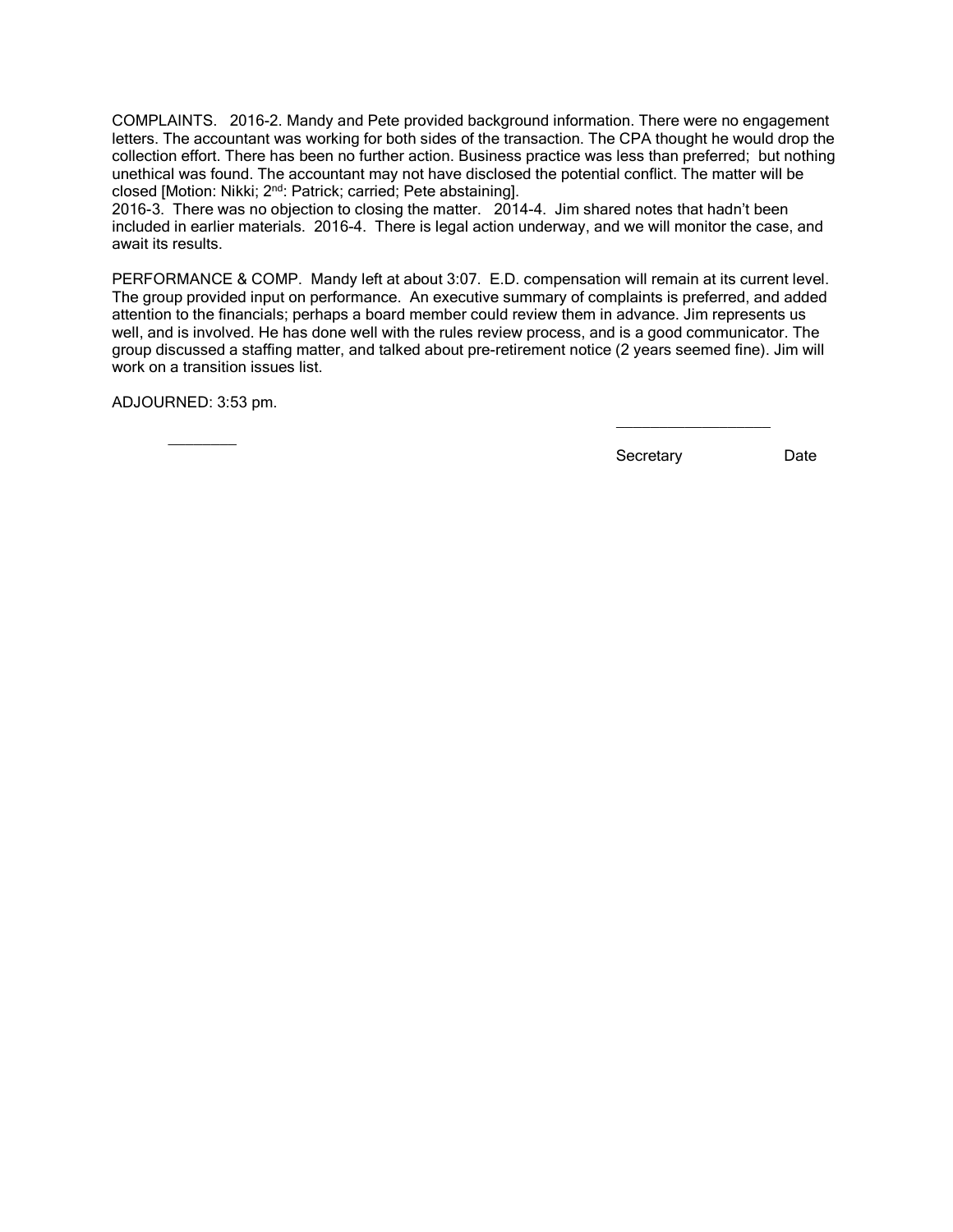Participants: Nikki Schmaltz, Faye Miller, Peter Hoistad, Mike Schmitz, Patrick Kautzman, Mandy Harlow, Jim Abbott

FINANCIAL. We will record payroll sharing funds as a receivable, if not received by month-end. Jim will check on how travel expense for the Rules meeting were paid. The September financial statements were approved.

MINUTES from July 25 were approved (Motion: Pete; 2<sup>nd</sup>: Nikki; carried).

Jim will check with legal counsel about having circulated the financials and asking for questions to be addressed before the meeting. The related emails will be filed with the minutes, if necessary.

# APPLICATIONS.

Reinstatement was approved for David Nathe, Syed Fawaad, Jude Anheluk, and Kevin Fries) [Motion: Pete; 2<sup>nd</sup>: Patrick; carried]. An applicant had taken various law classes that would not be accepted under the current "rubric" approach. In times past, when using the rubric or class title approach, we would have accepted such classes.

We will use the class rubric as the first criteria for accepting classes in the concentration; if the rubric is not accounting or tax, a class may still qualify based on its content. The candidate's credits were judged acceptable [Motion: Faye; 2<sup>nd</sup>: Nikki; carried; with Peter not voting]. Staff is authorized to make such decisions, but report to the Board at its next meeting.

### RULE CHANGES

Mike reviewed various rule changes from the Rules Task Force. The group discussed expanding the CPE requirement to 120 credits for non-public accountants. Comments included the thought that we can also better educate licensees about what qualified as CPE. The rule changes were tabled for the time being [Motion: Pete; 2<sup>nd</sup>: Patrick; carried. Jim will do further work on rule wording. The preference is to expect 120 for all, but retain the option for nonpublic accountants to use "inactive" with their credential, and thereby exempting them from CPE.

Discussion about "nano" learning.

# OTHER BUSINESS

No action will be taken re. purchasing board liability insurance [Motion: Faye; 2<sup>nd</sup>: Nikki; carried]. Jim will check on having equipment and fidelity bond coverage with the Society.

A multiple-testing report had been received, and was circulated.

The staffing agreement will be amended to correct the Society name, specify treatment of 1-board payments, use a 60 day notice of agreement changes or termination [Motion: Faye; 2<sup>nd</sup>: Pete; carried]. A few small changes were suggested to the draft audit.

Jim reported that most states would investigate a firm issue, before referring it to the home state. Jim reported on a letter recommending emphasis on experience, and using limited-scope testing and licensure.

#### **COMPLAINTS**

2016-4. The Board had concern about not filing IRS reports, and the accountant will be invited to respond to the allegations. The letter will be signed by the president.

2016-5. After discussion, the Board agreed to revoke the CPA certificate [Motion: Nikki;  $2^{nd}$ : Patrick; carried].

2014-4. Mike will seek information from the Attorney General's Office about ongoing litigation.

UNWRITTEN 2016-a. We will contact the complainant and encourage him to share more information.